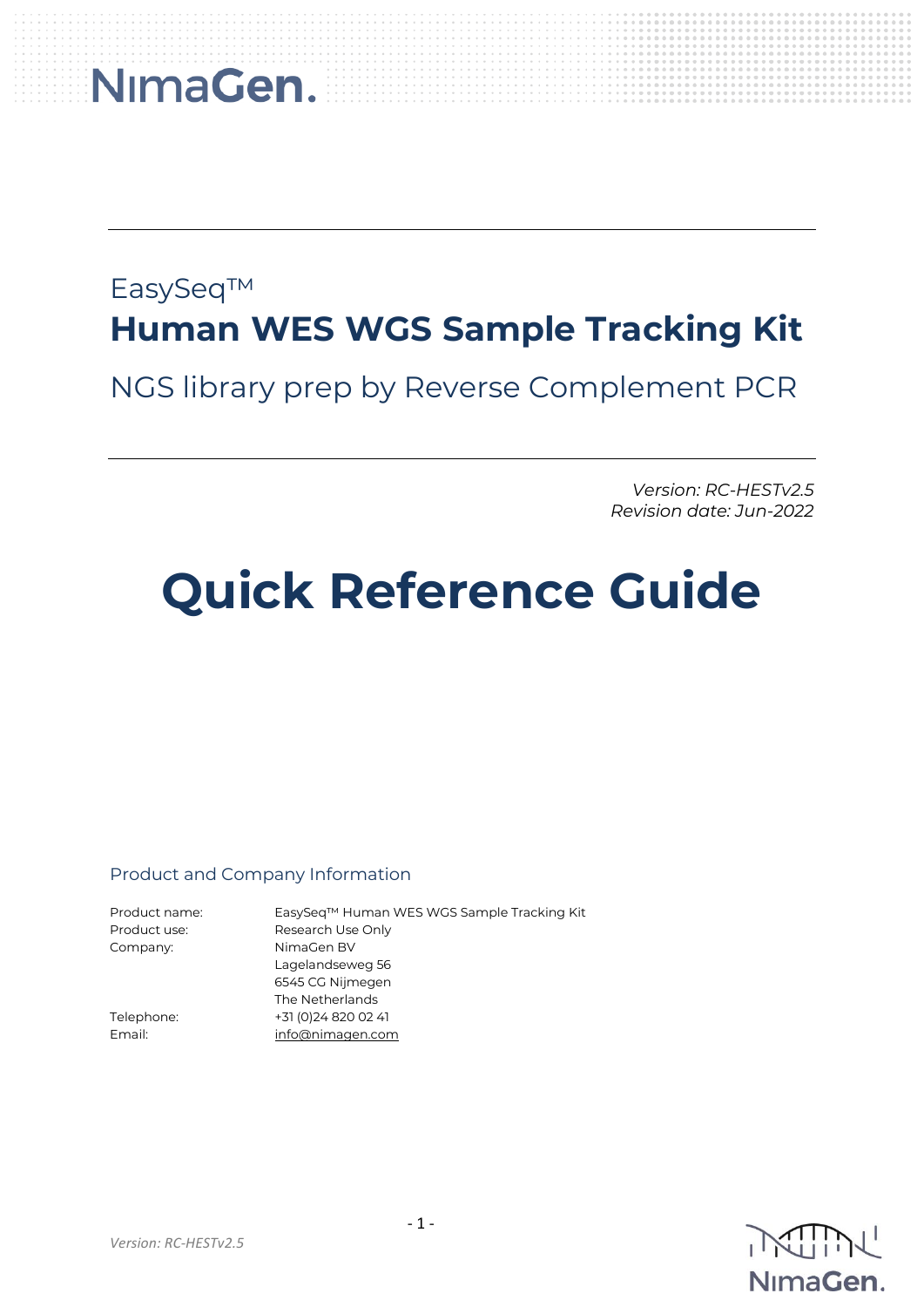#### Product Use

The EasySeq™ Human WES WGS Sample Tracking Kit is a single-tube multiplex NGS Library Preparation Kit, for genotyping an optimized panel of 36 exonic, highly variable identification SNPs in Human DNA. This profile can be utilized to extract intrinsic identifiers from human exome or genome sequencing data. The kit provides is intended to create illumina® compatible libraries.

#### Kit Content: p/n RC-HEST096

| <b>Description</b>                                               | <b>Packaging</b> | 96 rxn kit       |
|------------------------------------------------------------------|------------------|------------------|
| Reverse-Complement PCR<br>HST WES/WGS Probe Panel<br>(black cap) | Tube             | $24 \mu L$       |
| 2x Master Mix HiFi Polymerase<br>(purple cap)                    | Tube             | $1.1 \text{ mL}$ |
| Probe Dilution Buffer<br>(blue cap)                              | Tube             | 250 <sub>µ</sub> |

Choose one of the following options for Indexing and order as a separate item at NimaGen. IDX plates are half-skirted: 4titude FrameStar® Break-A-Way PCR Plate

#### Kit Content: p/n IDX096-U0x

| <b>Description</b>                                                                                                                                                                                                                                                                                                                    | <b>Packaging</b>                                                                                                                         | <b>Content</b>                       |
|---------------------------------------------------------------------------------------------------------------------------------------------------------------------------------------------------------------------------------------------------------------------------------------------------------------------------------------|------------------------------------------------------------------------------------------------------------------------------------------|--------------------------------------|
| Index Primer Plate with<br>96 Unique Dual Indexes for<br>Illumina<br>Choice of 8 available sets of 96<br>indexes:<br>IDX96-U01 (UDI 1-96)<br>IDX96-U02 (UDI 97-192)<br>IDX96-U03 (UDI 193-288)<br>IDX96-U04 (UDI 289-384)<br>IDX96-U05 (UDI 385-480)<br>IDX96-U06 (UDI 481-576)<br>IDX96-U07 (UDI 577-672)<br>IDX96-U08 (UDI 673-768) | 96-well plate, sealed,<br>containing 96 different,<br>predispensed,<br>dehydrated and colored<br>primer sets. Ready to<br>use for RC-PCR | $1$ plate + $12$<br>strips of 8 caps |

*Compatible with single index reads and unique dual index reads of 8 and 10 bp.*

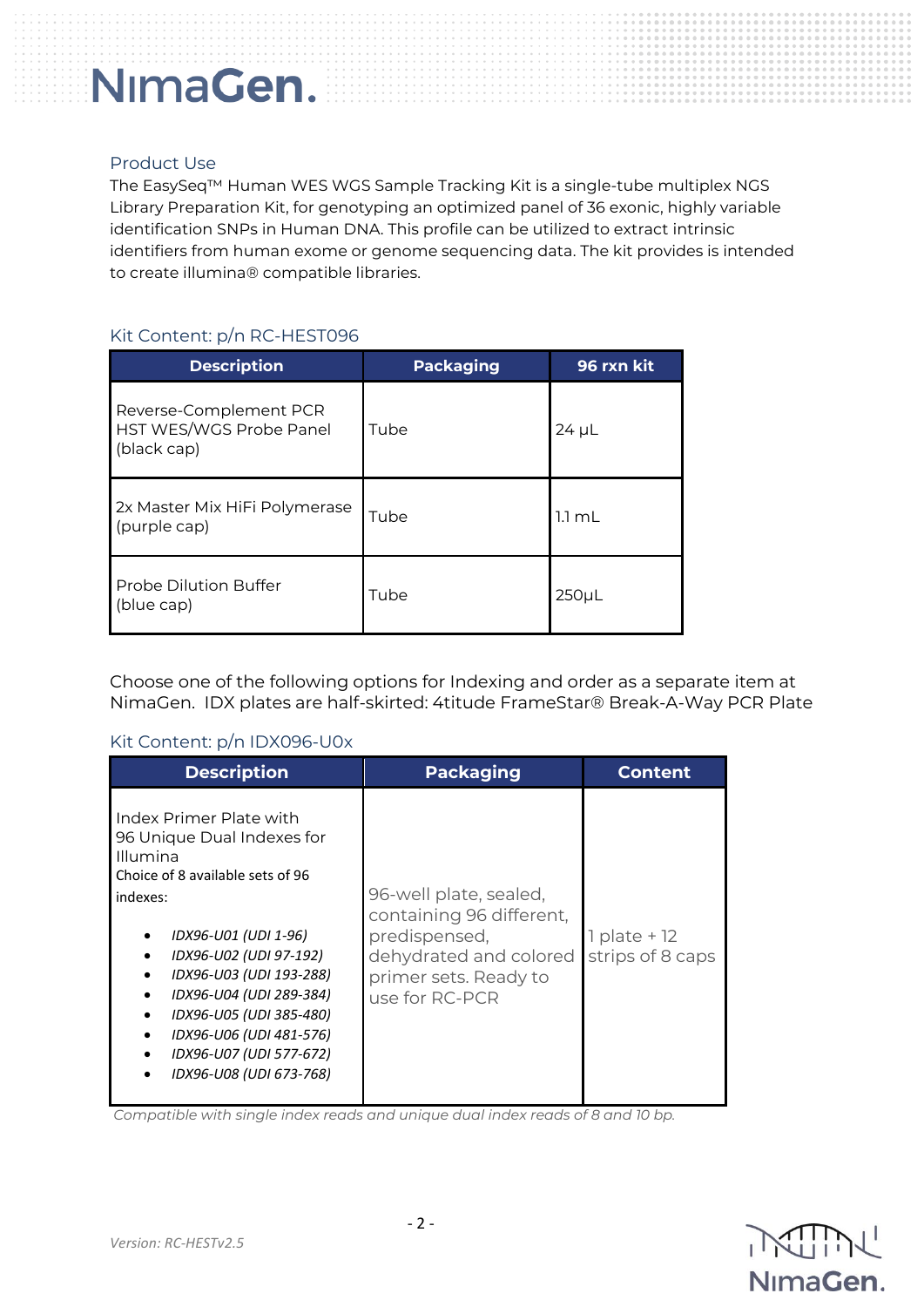### **Quick-start Protocol**

#### **1. Thermocycling program**

| Temp:          | <b>Duration:</b> | <b>Ramping rate:</b> (from previous<br>step) | Cycles |  |
|----------------|------------------|----------------------------------------------|--------|--|
|                |                  |                                              |        |  |
| 98°C           | 1 minute         | N/A                                          | 1x     |  |
|                |                  |                                              |        |  |
| $98^{\circ}$ C | 10 seconds       | Max                                          |        |  |
| 80°C           | 1 second         | Max                                          | 1x     |  |
| $58^{\circ}$ C | 5 minutes        | $0.1^{\circ}$ C/sec (or 2% of max)           |        |  |
| $72^{\circ}$ C | 1 minute         | Max                                          |        |  |
|                |                  |                                              |        |  |
| 98°C           | 10 seconds       | Max                                          |        |  |
| 80°C           | 1 second         | Max                                          | 2x     |  |
| 58°C           | 30 minutes       | $0.1^{\circ}$ C/sec (or 2% of max)           |        |  |
| $72^{\circ}$ C | 30 seconds       | Max                                          |        |  |
|                |                  |                                              |        |  |
| 98°C           | 10 seconds       | Max                                          |        |  |
| 80°C           | 1 second         | Max                                          |        |  |
| $58^{\circ}$ C | 1 minute         | $0.5^{\circ}$ C/sec (or 10% of max)          | 34 x   |  |
| $72^{\circ}$ C | 30 seconds       | Max                                          |        |  |

Heated lid at 105°C

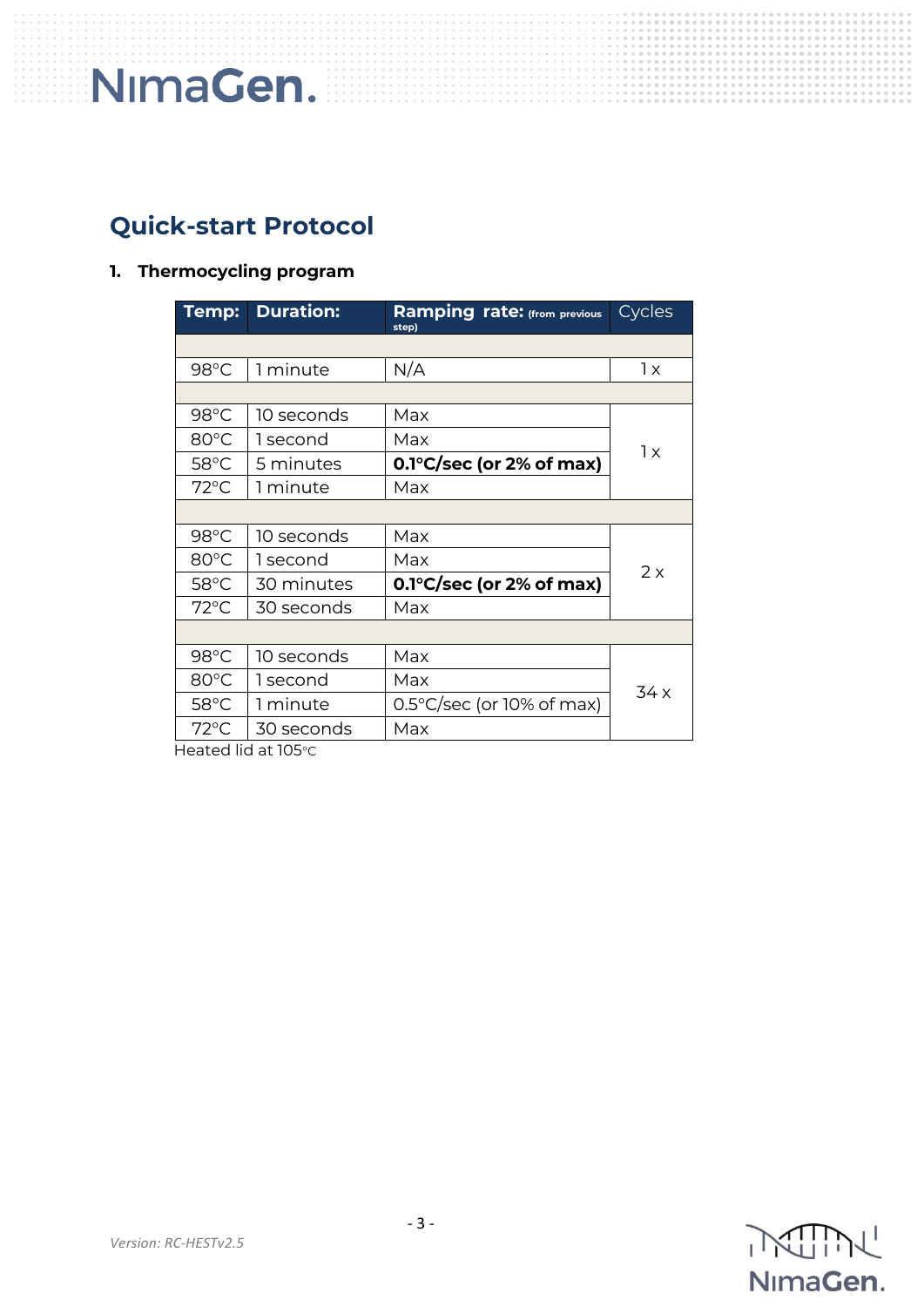#### **2. Reverse Complement PCR**

*In this step, the target specific RC-probes will be transformed into the functional Gene-specific indexing PCR primers. These Gene-specific indexing PCR primers will then be used in a balanced multiplex PCR to simultaneously amplify the targets and add the illumina sequence adaptors and indexes.*

2.1 Thaw on ice:

NimaGen.

- HST WES/WGS Probe Panel (Black cap)
- Probe Dilution Buffer (Blue cap)
- 2x Master Mix (Purple cap)
- 2.2. Take an IDX PCR plate and cut off the number of strips needed (8 samples/strip)

**Note: Register the indexes used (IDX set/strip-column number and well position for each DNA sample).** 

- 2.3. Prepare the Probe-Polymerase master mix, by combining and mixing:
	- 0.2 µL HST WES/WGS Probe Panel / sample
	- 10 µL 2x Master Mix / sample
	- 1.8 µL Probe Dilution Buffer / sample
	- 4 µL PCR grade water

**Note: There is a 20% extra in the Probe Panel tube to correct for pipetting loss by preparing master mixes. It is recommended to allow for a 10% extra when preparing the master mix.**

- 2.4. Quick-spin the PCR plate or strips, and remove seals carefully.
- 2.5. Add to each tube: 16 µL of the Probe-Polymerase master mix (from step 2.3).
- 2.6. Add to each tube: 4 µL (diluted) DNA
- 2.7. Close tubes, short vortex.
- 2.8. Perform a short spin.
- 2.9. Start the RC-PCR program and place samples in the PCR cycler when block is between 60°C and 90°C, close the lid.

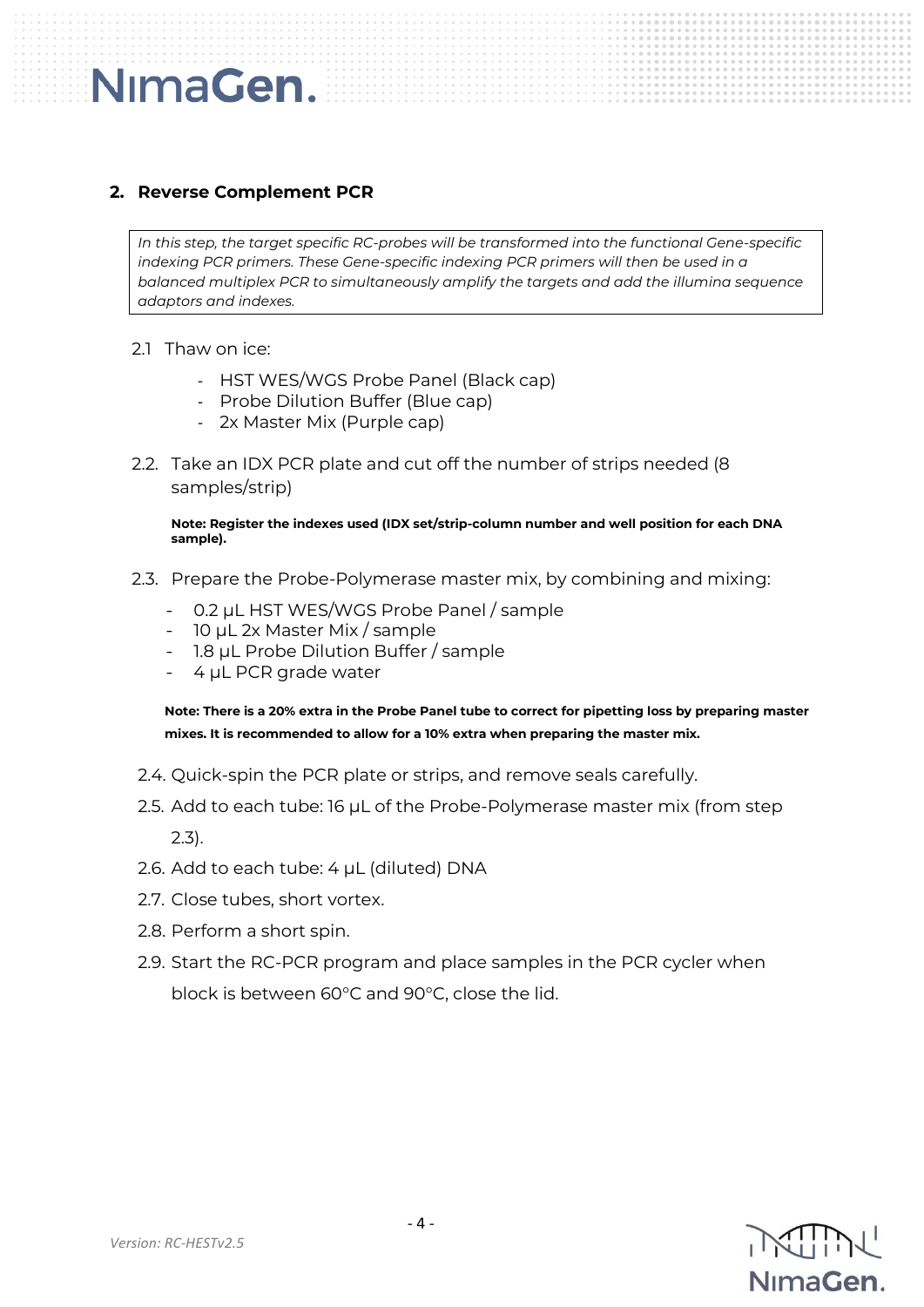*The samples have now been amplified and tagged with a sample specific index and sequencing tail. From this point, all PCR products can be pooled together, purified by a single AmpliClean purification to remove primers and salt.*

#### **3. Pool, Purify and Sequence**

**Note: Before pooling, optionally check the unpurified PCR products on agarose.**

- 3.1. Bring beads solution to Room Temperature.
- 3.2. Prepare the sequencing pool by combining 5 µL of each PCR reaction

(except negative controls) in a new 1.5 mL Eppendorf tube.

**Note: If not all samples have the same yield, it is recommended to correct this by adjusting the 5 µL input according to the relative concentration.**

- 3.3. Bring 40 µL of this combination pool to a new, 1.5 mL Eppendorf tube.
- 3.4. Add 60 µL water (total pool volume is now 100 µL)
- 3.5. Purify 1:1
	- a. Vortex beads thoroughly to re-suspend.
	- b. Add 100 µL beads solution to the 100 µL pool and mix well immediately by pipetting up and down.
	- c. Incubate for 5 minutes, off magnet.
	- d. Place on magnet for 3 minutes or for the solution to be fully cleared.
	- e. Remove and discard liquid carefully without disturbing the beads.
	- f. Add 200 µL (freshly prepared) 75% ethanol, without disturbing the beads.
	- g. Wait for 1 minute.
	- h. Repeat steps e, f and g.
	- i. Carefully remove all liquid without leaving traces of ethanol.
	- j. Dry with open cap for 2-3 minutes at Room Temperature. **Do not overdry.**
	- k. On Magnet: Add 50 µL Low TE.
	- l. Off Magnet: Re-suspend the beads by flicking or short vortexing.
	- m. Incubate for 2 minutes, off magnet.
	- n. Put on magnet and wait for 3-5 minutes or for the solution to be fully cleared.
	- o. Carefully bring 40 µL of the clear solution to a new 1.5 ml Eppendorf tube making sure not to transfer any of the beads.

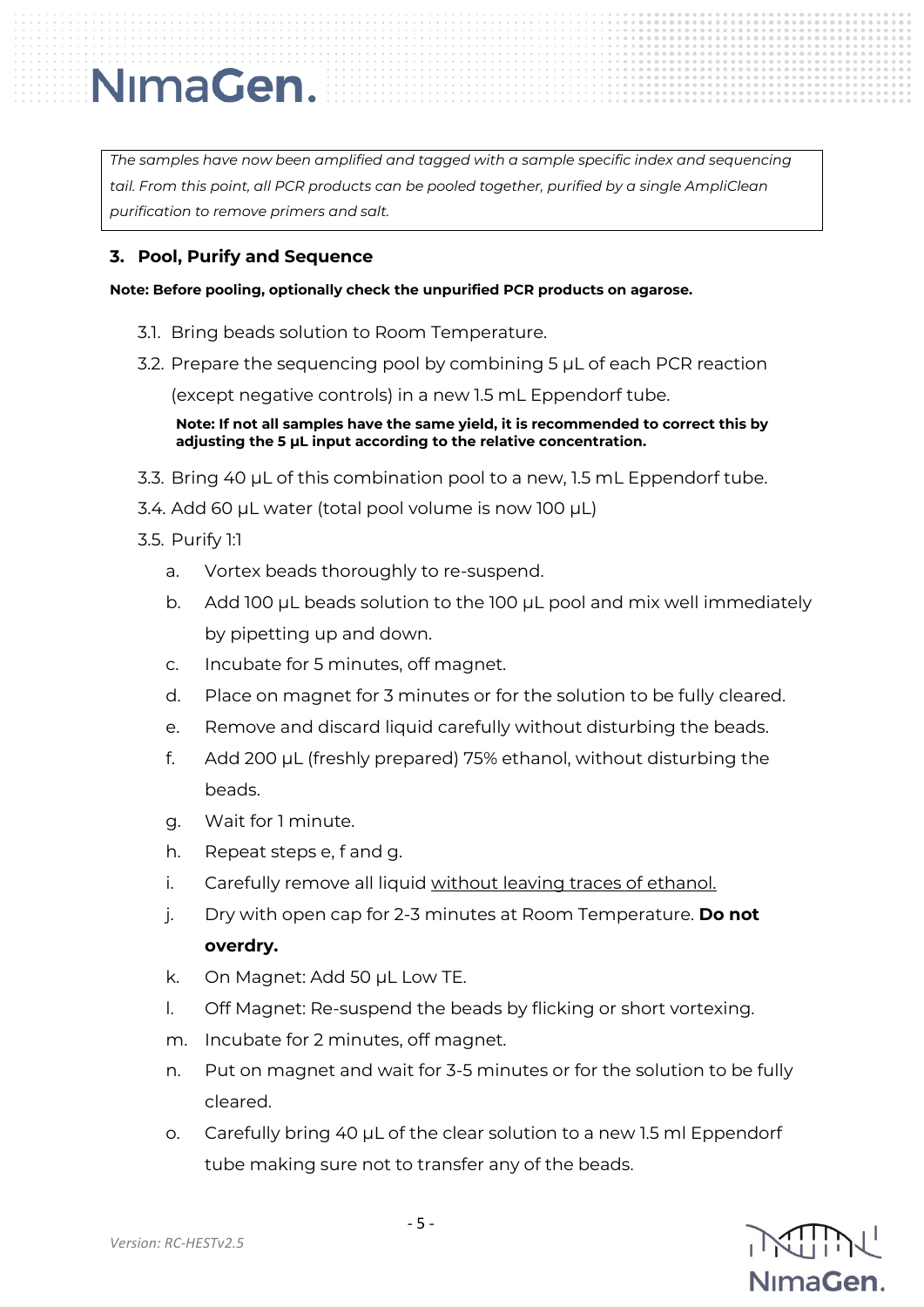### 3.6 Verify library on TapeStation or Bioanalyzer, according to the manufacturer's protocol. If needed, dilute pool.

- a. Example: For TapeStation High Sensitivity kit, dilute 20-30x
- 3.7 Determine final concentration by a duplo Qubit (HS) measurement according to manufacturer's manual. For molarity calculation, always use a fragment length of 220 bp.
- 3.8 Perform Sequencing on an illumina NGS platform, according to the manufacturer's manual. Appendix 1 outlines the detailed illumina NGS protocols.

#### **illumina Systems Reference Guides**

- **Miseq System Guide**

NimaGen.

- **Miseq Denature and Dilute Libraries Guide**
- **MiniSeq System Guide**
- **MiniSeq Denature and Dilute Libraries Guide**
- **Nextseq 550 System Guide**
- **NextSeq System Denature and Dilute Libraries Guide**
- **illumina experiment manager**

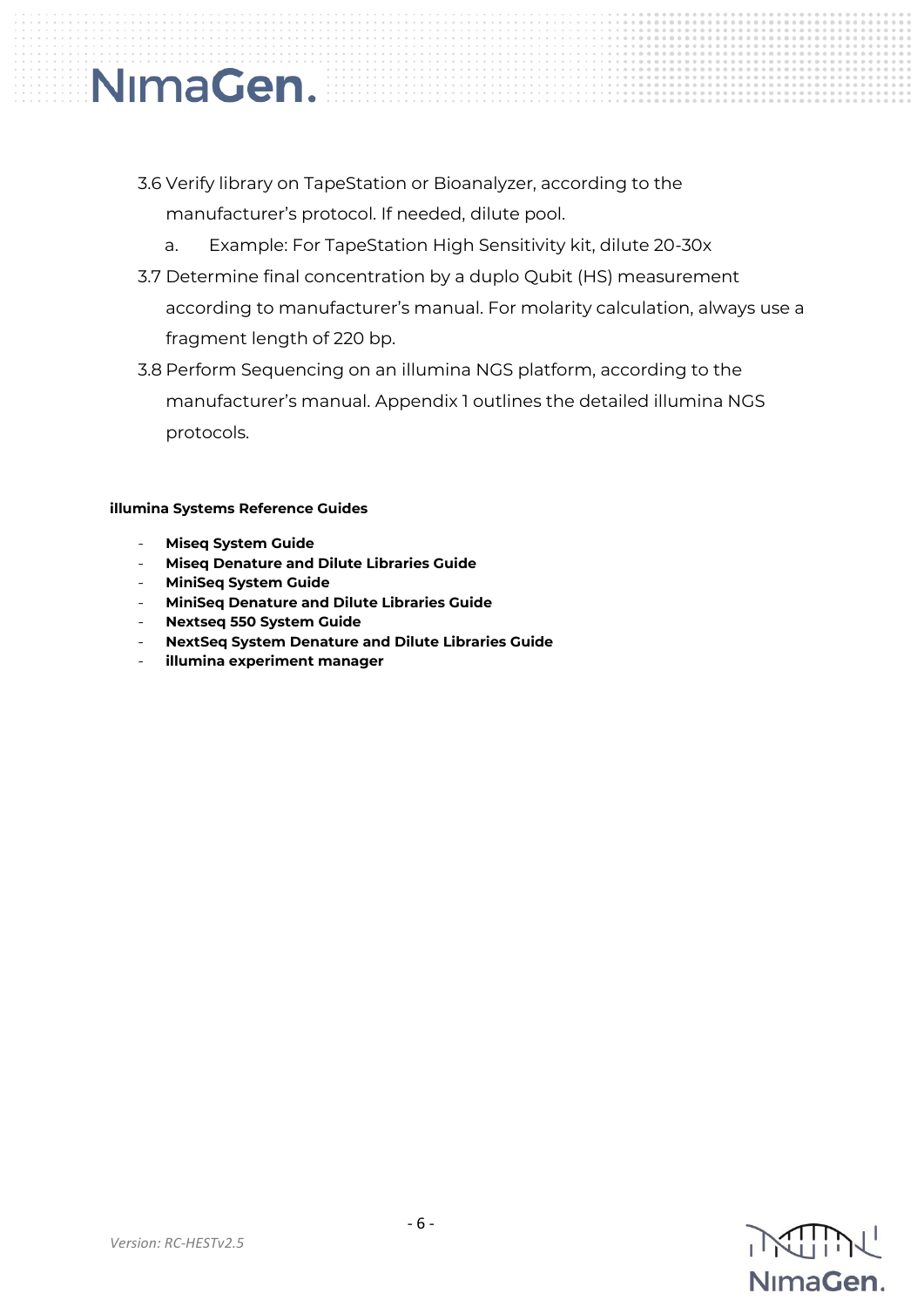#### APPENDIX 1: iLLUMINA SEQUENCER PROTOCOLS

#### **A: illumina MiSeq protocol**

Use illumina MiSeq v2 or v3 kit for 150 cycles (2x75 bp run). Ref: MiSeq System Denature and Dilute Libraries Guide #15039740 v03.

1. Thaw DNA sample/library, buffer HT1, and MiSeq cartridge.

**NOTE: MiSeq cartridge should be thawed by submerging it in (but not covering it completely with) water at room temperature. (thawing takes ~ 1.5hr, do not use warm water as it degrades the enzymes). Store other component of MiSeq kit in 4°C refrigerator until ready to start the MiSeq run.**

2. Prepare sample sheet. Workflow: Generate FASTQ. Use the following adapter sequences for trimming in the sample sheet:

> Adapter: GCGAATTTCGACGATCGTTGCATTAACTCGCGAA AdapterRead2: AGATCGGAAGAGCGTCGTGTAGGGAAAGAGTGT

- 3. Dilute DNA to 2 nM using 10 mM Tris-HCl, pH 8.5/0.1%Tween20. (illumina EBT Buffer).
- 4. Prepare fresh 0.2 N NaOH.
- 5. Mix 10 uL of 2 nM DNA with 10 uL of 0.2N NaOH, vortex, spin down.
- 6. Incubate for 5 minutes at room temperature.
- 7. Add 10 µL of 200mM Tris-HCl pH7.0 to hydrolyse the NaOH.
- 8. Add 970 µL Ice Cold HT1 to DNA/NaOH mix to dilute DNA to 20 pM.
- 9. Dilute the 20 pM library with Ice Cold HTI to 9 pM (for v2 kits) or 12 pM (for v3 kits) in a new tube.
	- a. Version 2 chemistry.
	- b. Dilute 450 of library (20pM) with 550 µL of HT1
		- (This is now 1000µL of 9 pM loading concentration)
	- c. Invert to mix and then pulse centrifuge.
- 10. Mix the MiSeq cartridge by inverting 10x, make sure the reagents do not contain ice.

After mixing, tap the cartridge on the bench 2-3 times to dislodge any air trapped in the bottom of the tubes.

- 11. Load MiSeq cartridge:
	- a. Optional but recommended, use PhiX control: Add a 3% of PhiX control to the library
	- b. Load 600 µL of **the library** to the **Load Samples** well.
- 12. Set up and start MiSeq run: Clean flow cell according to instructions, follow onscreen instructions to load and start instrument.

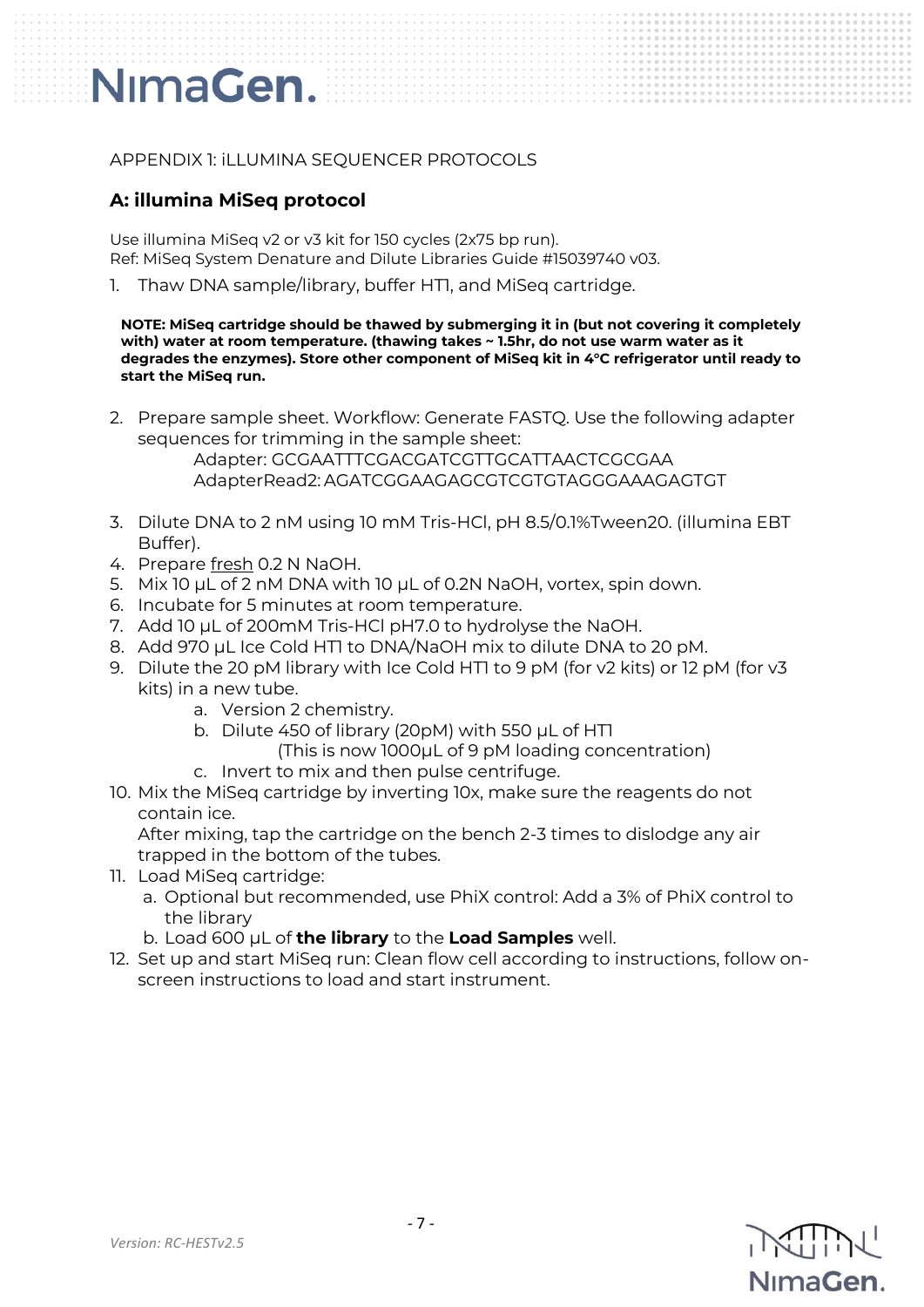#### **B: illumina NextSeq protocol**

Use illumina Nextseq v2 kit for 150 cycles (2x75 bp run)

1. Thaw DNA sample/library, buffer HTI, and NextSeq cartridge

**NOTE: Nextseq cartridge should be thawed by submerging it in (but not covering it completely with) water at room temperature. (thawing takes ~ 1.5hr, do not use warm water as it degrades the enzymes)** 

2. Prepare sample sheet. Workflow: Generate FASTQ. Use the following adapter sequences for trimming in the sample sheet:

> Adapter: GCGAATTTCGACGATCGTTGCATTAACTCGCGAA AdapterRead2: AGATCGGAAGAGCGTCGTGTAGGGAAAGAGTGT

- 3. Dilute DNA to 2 nM using 10 mM Tris-HCl, pH 8.5/0.1%Tween20. (illumina EBT Buffer)
- 4. Prepare fresh 0.2 N NaOH
- 5. Mix 10 µL of 2 nM DNA with 10 µL of 0.2N NaOH, vortex, spin down
- 6. Incubate for 5 minutes at room temperature
- 7. Add 10 µL of 200mM Tris-HCl pH7.0 to hydrolyse the NaOH
- 8. Add 970 µL Ice Cold HTI to DNA/NaOH mix to dilute DNA to 20 pM
- 9. Dilute the 20 pM library with Ice Cold HT1 to 1 pM in a new tube
	- a. Dilute 75 µL of library (20pM) with 1425 µL of HT1
		- (This is now 1500µL of 1pM loading concentration)
	- b. Invert to mix and then pulse centrifuge.
- 10. Mix the NextSeq cartridge by inverting 10x, make sure the reagents do not contain ice. After mixing, tap the cartridge on the bench 2-3 times to dislodge any air trapped in the bottom of the tubes.
- 11. Load NextSeq cartridge:
	- a. Optional but recommended, use PhiX control: Add a 3% of PhiX control to the library
	- b. Load 1300 µL of **the library** to the **Load Library Here (10)** well
- 12. Set up and start Nextseq run: Clean flow cell according to instructions, follow on-screen instructions to load and start instrument

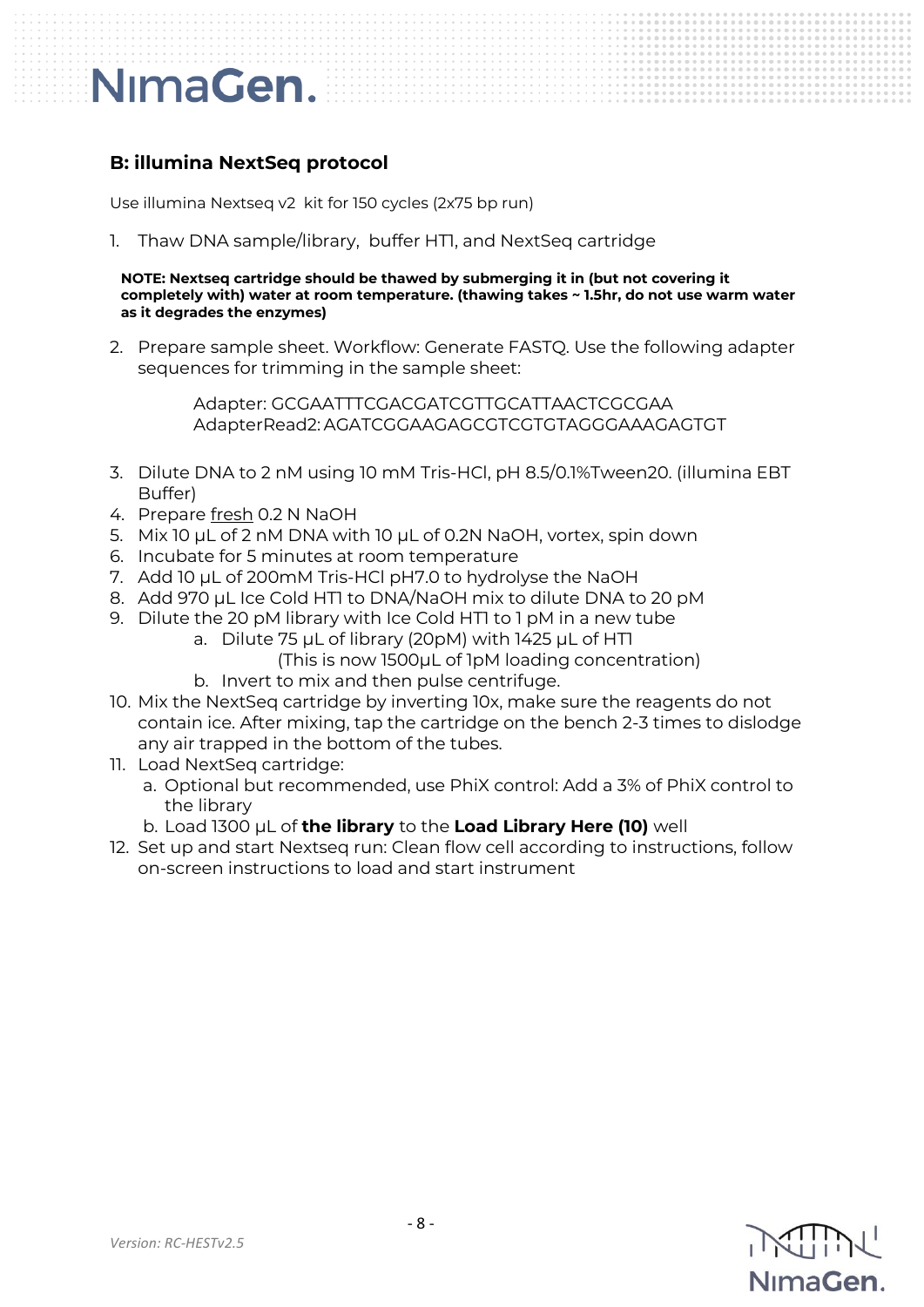#### **C: illumina MiniSeq protocol**

*Use illumina MiniSeq kit for 150 cycles (2x75 bp run)*

1. Thaw DNA sample/library, buffer HT1, and MiniSeq cartridge

**NOTE: MiniSeq cartridge should be thawed by submerging it in (but not covering it completely with) water at room temperature. (thawing takes ~ 2,5hr, do not use warm water as it degrades the enzymes)** 

2. Prepare sample sheet. Workflow: Generate FASTQ. Use the following adapter sequences for trimming in the sample sheet:

Adapter: GCGAATTTCGACGATCGTTGCATTAACTCGCGAA

AdapterRead2: AGATCGGAAGAGCGTCGTGTAGGGAAAGAGTGT

- 3. Dilute DNA to 2 nM using 10 mM Tris-HCl, pH 8.5/0.1%Tween20. (Illumina EBT Buffer).
- 4. Prepare fresh 0.1 N NaOH.
- 5. Mix 10 µL of 1 nM DNA with 10 µL of 0.1N NaOH, vortex, spin down.
- 6. Incubate for 5 minutes at room temperature.
- 7. Add 10 µL of 200mM Tris-HCl pH7.0 to hydrolyse the NaOH.
- 8. Add 970 µL Ice Cold HTI to DNA/NaOH mix to dilute DNA to 20pM.
- 9. Dilute the 20 pM library with Ice Cold HTI to 1 pM in a new tube.
	- a. Dilute 50 µL of library (20pM) with 950 µL of HT1

(This is now 1000µL of 1 pM loading concentration)

- b. Invert to mix and then pulse centrifuge.
- 10. Mix the MiniSeq cartridge by inverting 10x, make sure the reagents do not contain ice. After mixing, tap the cartridge on the bench 2-3 times to dislodge any air trapped in the bottom of the tubes.
- 11. Load MiniSeq cartridge:
	- a. Optional but recommended, use PhiX control: Add a 3% of PhiX control to the library
	- b. Load 500 µL of **the library** to the **Load Library Here (16)** well
- 12. Set up and start MiniSeq run: Clean flow cell according to instructions, follow on-screen instructions to load and start instrument